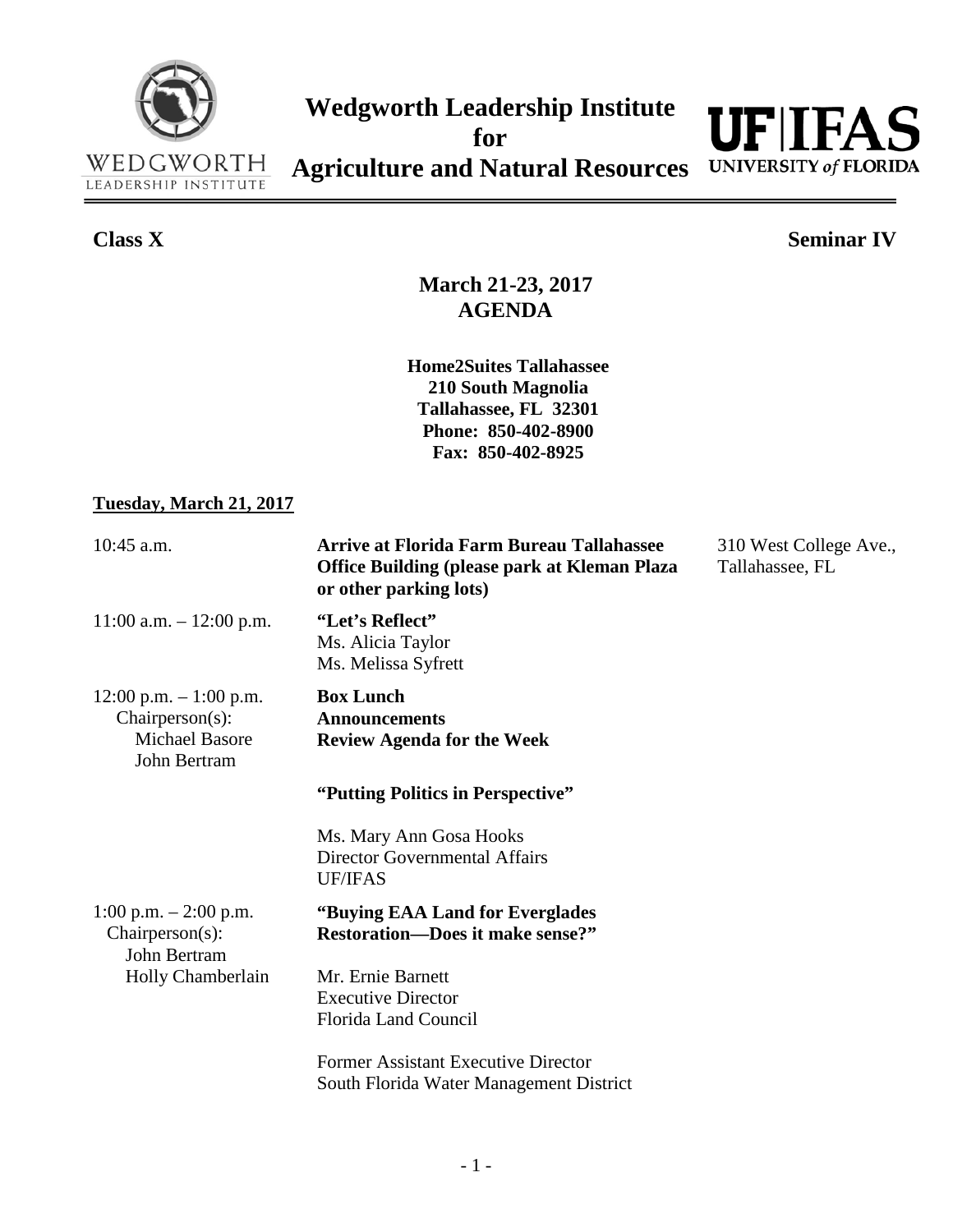| $2:00$ p.m. $-2:30$ p.m.                                    | <b>Break</b>                                                                                                           |                                                        |  |
|-------------------------------------------------------------|------------------------------------------------------------------------------------------------------------------------|--------------------------------------------------------|--|
| $2:30$ p.m. $-3:30$ p.m.<br>$Chairperson(s)$ :              | "How Florida is Faring Financially"                                                                                    |                                                        |  |
| Holly Chamberlain<br><b>JC</b> Deriso                       | Mr. J. Ben Watkins III<br>Director                                                                                     |                                                        |  |
|                                                             | Division of Bond Finance<br><b>State of Florida</b>                                                                    |                                                        |  |
| $3:30$ p.m. $-4:00$ p.m.<br>Chairperson(s):<br>JC Deriso    | "Florida Farm Bureau Federation & Ag<br><b>Coalition Priority Issues"</b>                                              |                                                        |  |
| Cade Easley                                                 | Mr. Adam Basford<br>Director of State Legislative Affairs<br>Florida Farm Bureau Federation<br><b>WLIANR Class VII</b> |                                                        |  |
| 4:00 p.m. $-$ 5:00 p.m.<br>Chairperson(s):                  | "Issues That Should be on Our Radar Screens"                                                                           |                                                        |  |
| Cade Easley                                                 | Mr. Mohammad Jazil                                                                                                     |                                                        |  |
| Martin Hackney                                              | Attorney                                                                                                               |                                                        |  |
|                                                             | Hopping Green & Sams, P.A.                                                                                             |                                                        |  |
| 5:00 p.m. $-$ 5:45 p.m.                                     | <b>Free Time</b>                                                                                                       |                                                        |  |
| 5:45 p.m.                                                   | Depart for Andrew's Capital Grill & Bar                                                                                | 228 South Adams St.<br>Tallahassee, FL                 |  |
| 6:00 p.m. $-9:00$ p.m.<br>Chairperson(s):<br>Martin Hackney | <b>Dinner with the Florida Pest Control</b><br><b>Association and Invited Legislators and Staff</b>                    |                                                        |  |
| Reba Hicks                                                  | <b>Sponsored by: Mr. Sean Brantley (Class VII)</b>                                                                     |                                                        |  |
|                                                             | Adjourn & Check Into Hotel – Evening on your<br>own                                                                    |                                                        |  |
| Wednesday, March 22, 2017                                   |                                                                                                                        |                                                        |  |
| 7:00 a.m. $-7:30$ a.m.                                      | <b>Breakfast at hotel</b>                                                                                              |                                                        |  |
| $7:45$ a.m.                                                 | <b>Travel to Capitol and Park</b>                                                                                      | The Capitol<br>400 South Monroe St.<br>Tallahassee, FL |  |
| $8:00$ a.m. $-8:45$ a.m.                                    | Make stops at Legislator offices/possibly sit in                                                                       |                                                        |  |

**on a committee meeting**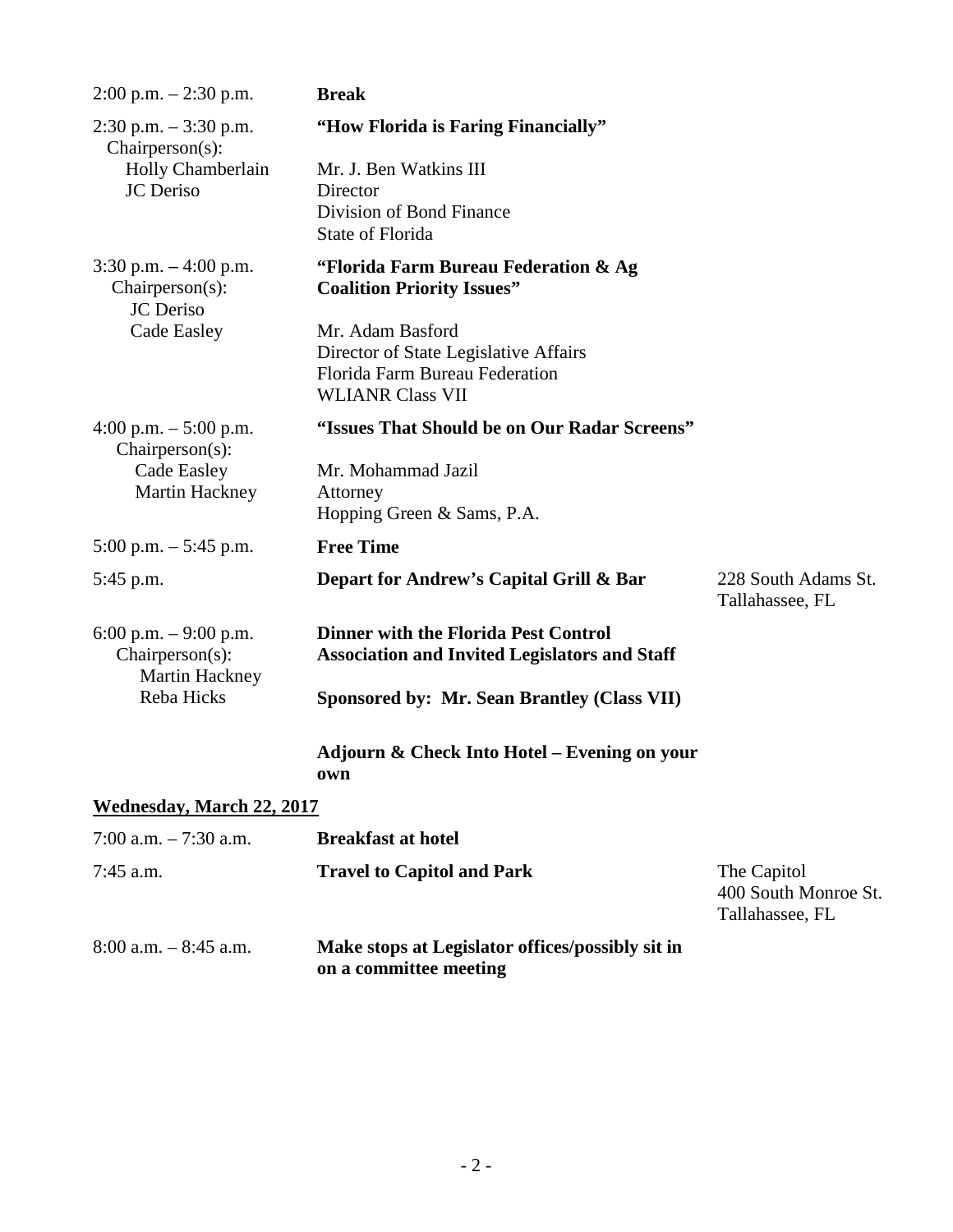| $8:45$ a.m.                                                                         | <b>Walk to FDACS office</b>                                                                                                                                             |                                                 |
|-------------------------------------------------------------------------------------|-------------------------------------------------------------------------------------------------------------------------------------------------------------------------|-------------------------------------------------|
| $9:00$ a.m. $-10:00$ a.m.<br>Chairperson(s):<br>Reba Hicks<br>Aaron Himrod          | "My Reflections of Tallahassee and Working<br><b>Within the Political Process-And My</b><br><b>Challenge to Class X"</b>                                                | <b>FDACS</b> Conference<br>Room                 |
|                                                                                     | Mr. Mike Joyner (WLIANR Class I)<br>Assistant Commissioner of Agriculture and<br><b>Consumer Services</b><br>Florida Department of Agriculture<br>and Consumer Services |                                                 |
| $10:00$ a.m. $-10:30$ a.m.<br>$Chairperson(s)$ :                                    | <b>Comments from the Commissioner</b>                                                                                                                                   |                                                 |
| Aaron Himrod<br>Cody Hoffman                                                        | The Honorable Adam Putnam<br>Florida Department of Agriculture<br>and Consumer Services                                                                                 |                                                 |
| $10:30$ a.m.                                                                        | <b>Walk back to Florida Farm Bureau office</b>                                                                                                                          | 310 West College Ave.,<br>Tallahassee, FL       |
| $11:00$ a.m. $-12:00$ p.m.<br>Chairperson(s):<br>Cody Hoffman                       | "Higher Education Issues of the 2017<br><b>Legislative Session"</b>                                                                                                     |                                                 |
| Adrian Jahna                                                                        | Mr. Marshall Criser III<br>Chancellor<br>State University System of Florida                                                                                             |                                                 |
| $12:15$ p.m. $-1:15$ p.m.                                                           | <b>Lunch - Boxed Lunches</b>                                                                                                                                            |                                                 |
| 1:15 p.m. $- 2:00$ p.m.<br>$Chairperson(s)$ :                                       | "Marketing Florida"                                                                                                                                                     | Florida Farm Bureau                             |
| Adrian Jahna<br>Andrea Johnson                                                      | Ms. Carol Dover<br>President and CEO<br>Florida Restaurant & Lodging Association                                                                                        |                                                 |
| $2:00$ p.m. $-3:00$ p.m.<br>Chairperson(s):<br>Andrea Johnson                       | "Every 20 Years: The Work of the<br><b>Constitutional Review Commission"</b>                                                                                            |                                                 |
| Tom Kirschner                                                                       | Ms. Deborah Kearney (retired)<br><b>General Counsel</b><br>1997-98 Constitution Review Commission                                                                       |                                                 |
| $3:00$ p.m.                                                                         | <b>Travel to Florida Forestry Association</b>                                                                                                                           | 402 East Jefferson<br>Street, Tallahassee, FL   |
| $3:15$ p.m. $-5:00$ p.m.<br>Chairperson(s):<br>Tom Kirschner<br>Kiley Harper-Larsen | <b>WLI Alumni Legislative Reception</b><br><b>WLI Class X</b><br>WLI Alumni<br><b>Invited Guests</b>                                                                    |                                                 |
| 5:00 p.m. $-$ 6:00 p.m.                                                             | <b>Free time</b><br><b>Travel to Mike and Alicia Joyner's home</b>                                                                                                      | 5983 Colonel Scott Dr.<br>Tallahassee, FL 32309 |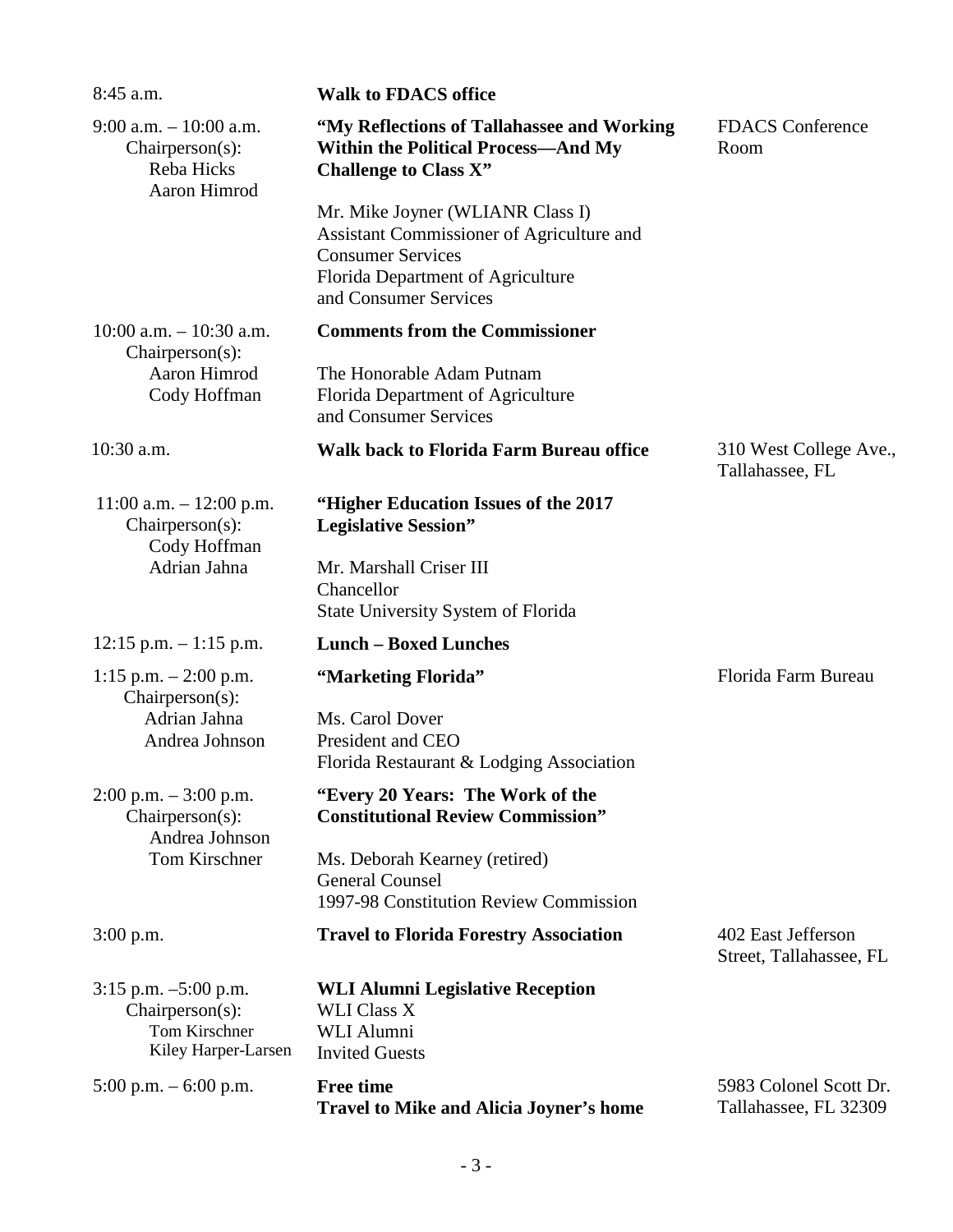| 6:30 p.m. $-9:00$ p.m.<br>Chairperson(s):<br>Kiley Harper-Larsen<br>Joshua Light | Dinner at the home of Mike and Alicia Joyner<br>with invited guests                      |                                         |
|----------------------------------------------------------------------------------|------------------------------------------------------------------------------------------|-----------------------------------------|
| $9:00$ p.m.                                                                      | <b>Evening on your own</b>                                                               |                                         |
| Thursday, March 23, 2017                                                         |                                                                                          |                                         |
| $7:00$ a.m.                                                                      | <b>Breakfast at Hotel</b><br><b>Check out</b>                                            |                                         |
| $7:20$ a.m.                                                                      | <b>Depart for Trulieve Medicinal Marijuana</b><br><b>Growhouse and Processing Center</b> | 6749 Ben Bostic Rd.<br>Quincy, FL 32351 |
| $8:00$ a.m. $-10:30$ a.m.<br>Chairperson(s):                                     | "An Introduction to the Medicinal Marijuana<br><b>Industry in Florida"</b>               |                                         |
| Joshua Light<br><b>Brad Lundy</b>                                                | Mr. Thad Beshears<br><b>WLIANR Class VII</b><br>Owner                                    |                                         |
|                                                                                  | Mr. Richard May<br><b>WLIANR Class VII</b><br>Owner                                      |                                         |
|                                                                                  | Ms. Kim Rivers<br><b>CEO</b>                                                             |                                         |
|                                                                                  | Mr. Jason Pernell<br><b>COO</b>                                                          |                                         |
|                                                                                  | <b>Other Speakers TBA</b>                                                                |                                         |
| 10:30 a.m.                                                                       | <b>Depart for North Florida Research and</b><br><b>Education Center</b>                  | 155 Research Road<br>Quincy, FL 32351   |
| $10:45$ a.m. $-11:45$ a.m.                                                       | "Let's Reflect"                                                                          | Seminar Rooms 1 &<br>1A                 |
|                                                                                  | Mr. Austin Spivey<br>Mr. Kyle Straughn                                                   |                                         |
| 11:45 a.m. $- 12:30$ p.m.                                                        | <b>Individual Issues Identification Exercise</b>                                         |                                         |
|                                                                                  | Dr. Hannah Carter                                                                        |                                         |
| $12:30$ p.m.                                                                     | Wrap-up – Evaluation -- Adjourn                                                          |                                         |